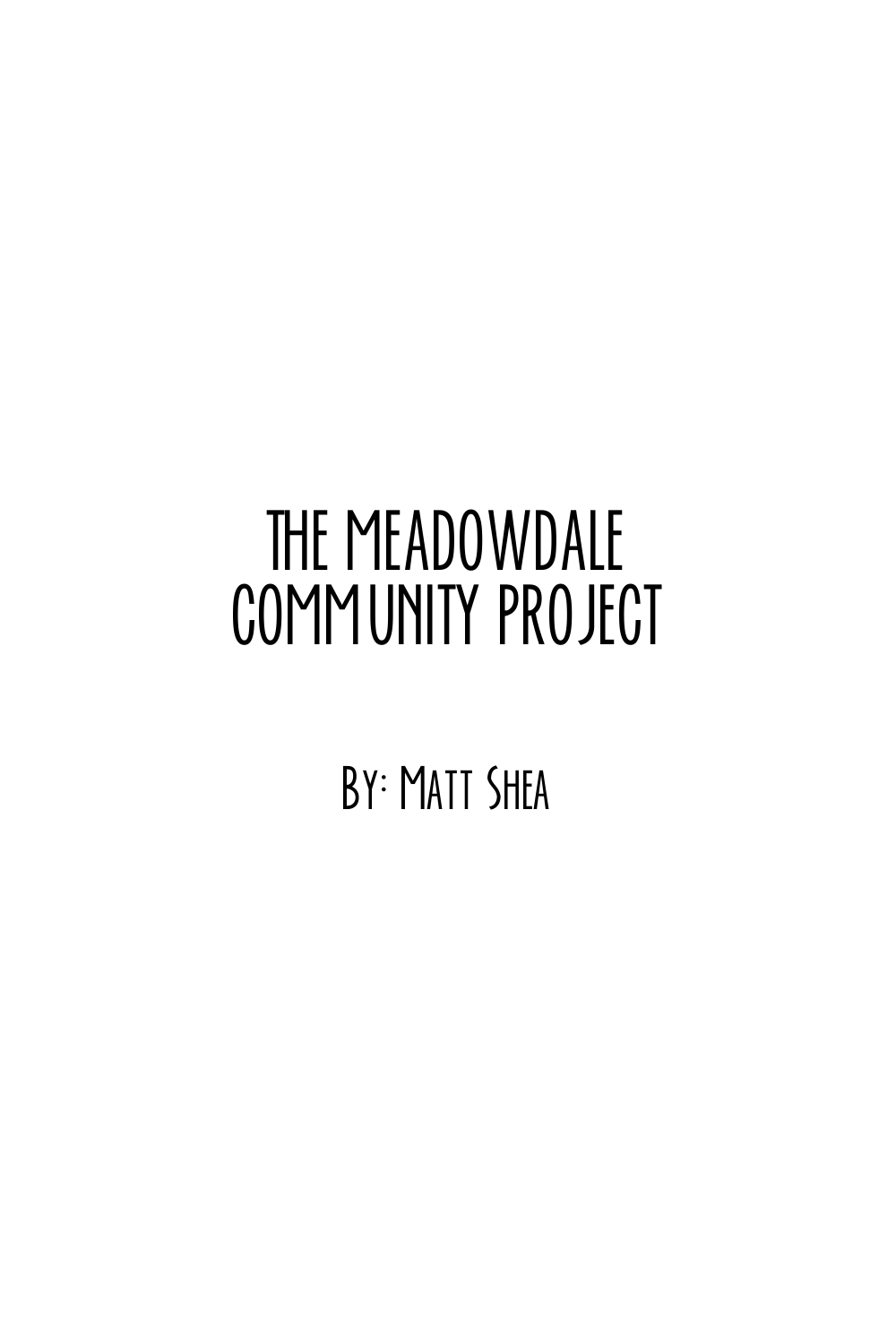*This book is a work of fiction. Any resemblance to actual events or persons, living or dead, is entirely coincidental.* 

"The Meadowdale Community Project," by Matt Shea. 978-1-62137-604-0 (Softcover) 978-1-62137-606-4 (eBook)

Library of Congress Control Number: 2014916392

Published 2014 by Virtualbookworm.com Publishing Inc., P.O. Box 9949, College Station, TX 77842, US. 20014, Matt Shea. All rights reserved. No part of this publication may be reproduced, stored in a retrieval system, or transmitted in any form or by any means, electronic, mechanical, recording or otherwise, without the prior written permission of Matt Shea.

Manufactured in the United States of America.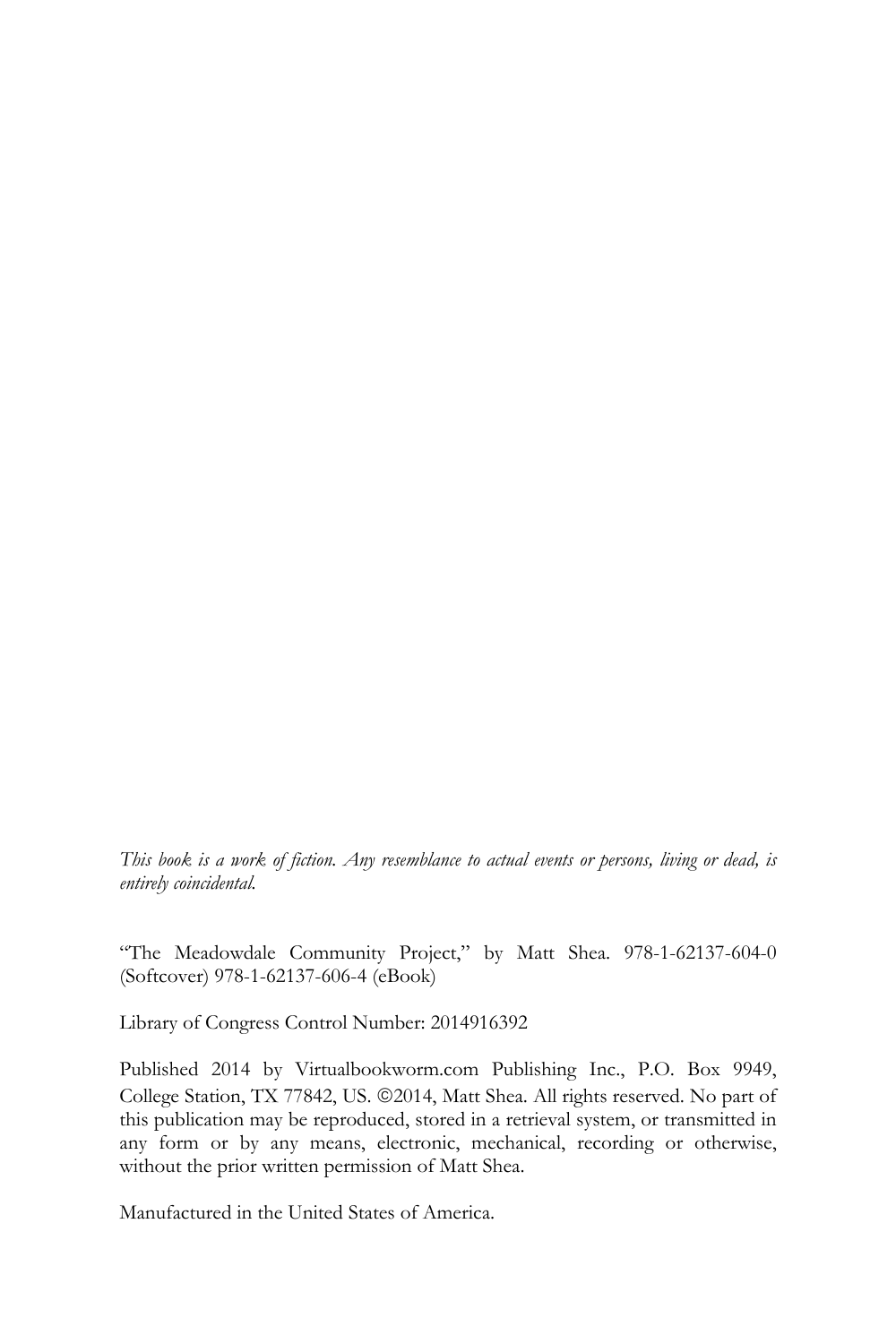### THIS BOOK IS DEDICATED TO **RENÉE LYNN KLAUSE**



Renée Klause having a great Christmas with her kids, Dolly, Mork and Chelsey.

Renée Klause is a special friend from Heaven who greatly inspires me.

This novel that you are about to read personifies her life. It's all about the stigma society often renders to its disadvantaged. An injustice that leaves a trail of underfunded programs and segregation.

Renée Klause has lived on both the receiving end as well as the giving. When she receives assistance in any way; she immediately *gives back* in greater numbers. This ranges from assisting at the local clothing drive for the needy and their lunch program; to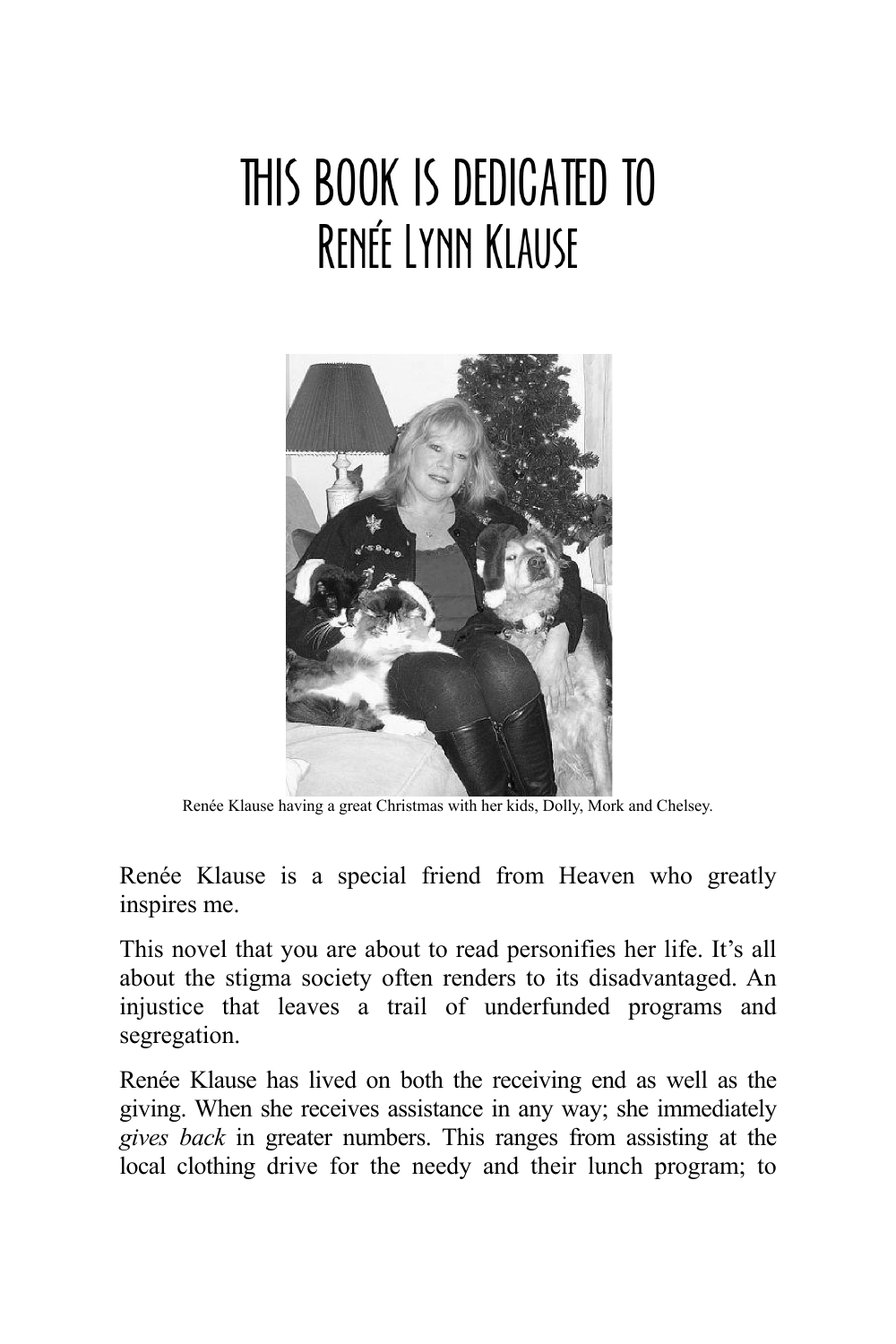being heavily involved with her church and the many charitable aspects it's involved with.

Renée has helped with this book project by expressing ideas and taking pictures. She even included her wonderful golden retriever, *Dolly*. A family member who recently had to be laid down.

When I initially met her, I wondered if she ever stopped smiling. Renée is a happy soul and for good reason. Her faith in God carries her through life rain or shine.

If anyone wants to contact this angel; I will forward all messages meant for her via my website.

### www.mattsheabooks.com

Renée; it's people like you who make this world a better place. I hope you enjoy this book: *It's you!*

Your special friend,

–Matt



Renée Klause with her famous golden retriever, Dolly and special friend, author Matt Shea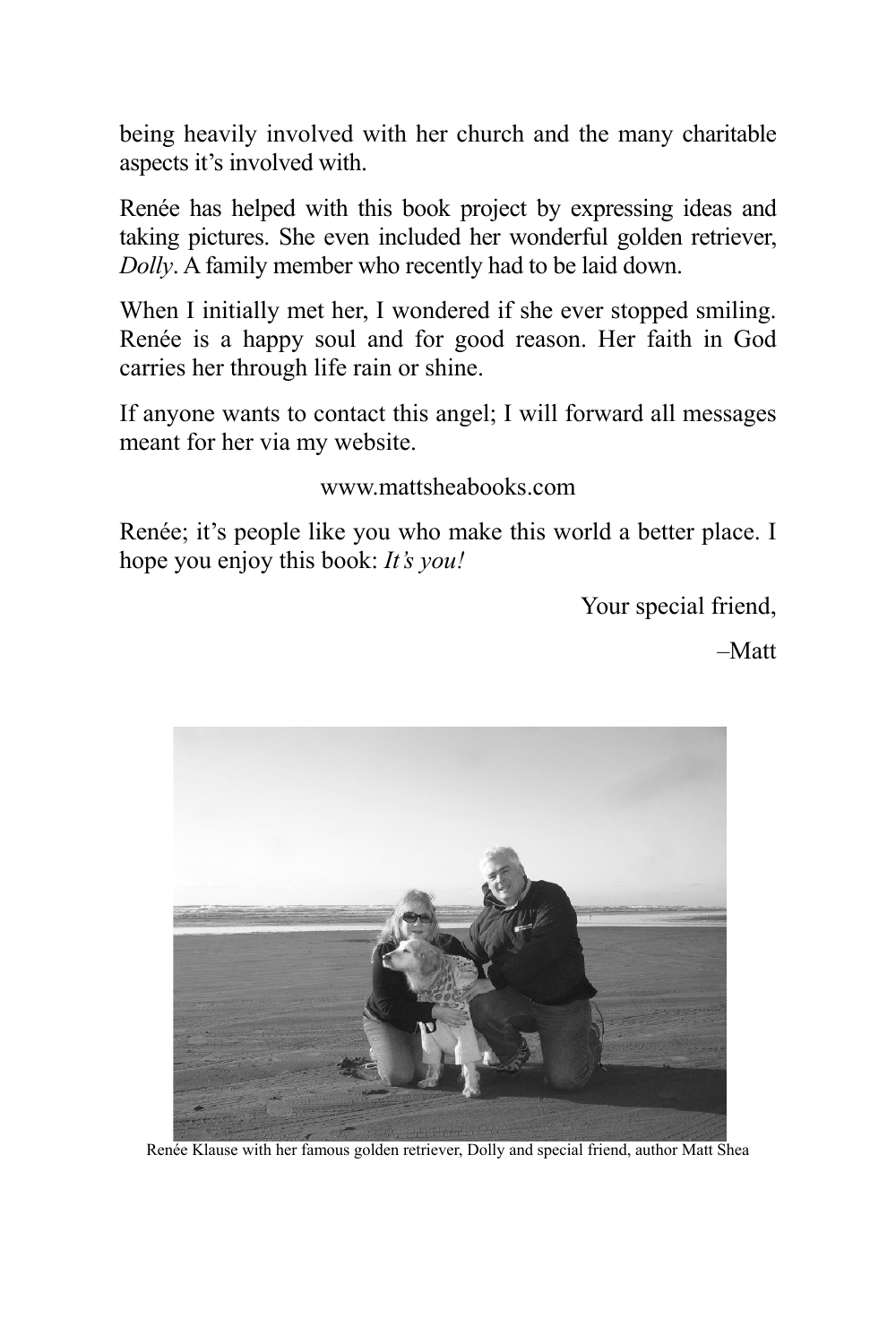# **CONTENTS**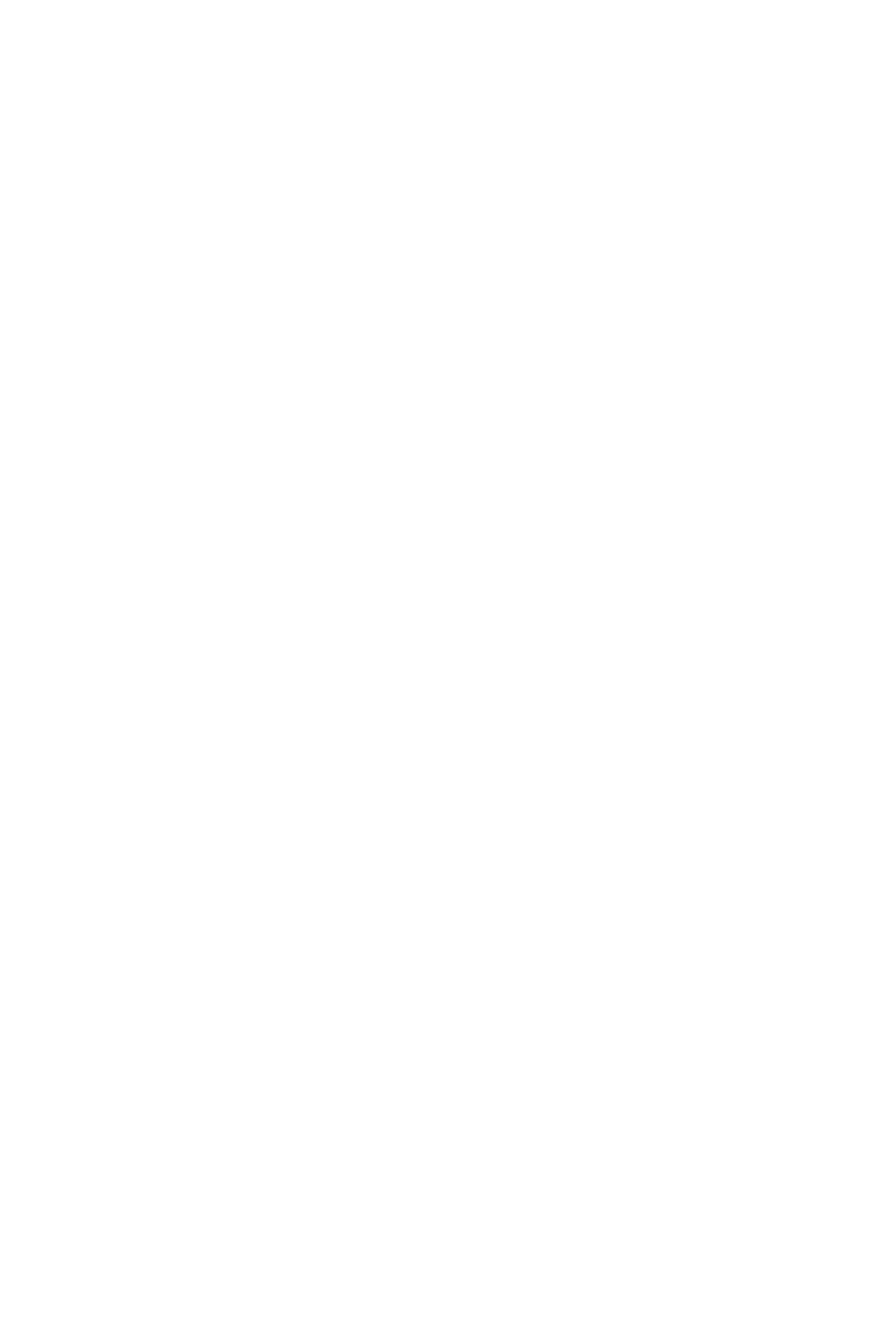# INTRODUCTION

 delivery of recyclable material sat on a desolate loading dock. Metal banding secured a conglomeration of wornoutdated parts that once outfitted the latest county building delivery of r<br>dock. Metal<br>being demolished.

It was a sign of the times. Temporary jobs were created, but only to confirm the loss of others. Crews were employed to erase the condemned structures that once housed social workers, youth counselors and senior services. These were buildings that could no longer be funded for new codes with invaluable programs falling to the wayside.

The demolition crews worked with the understanding that they could in turn create more jobs. They accepted the arduous task of separating anything recyclable and reducing it to bite-size pieces. Once this was accomplished it would be strapped on pallets and relayed to its next station: The Meadowdale Community Center, often referred to as the "MCC."

The Meadowdale Community Center was one of controversy and errant decisions. In its glory days, it was a lavish retirement home on beautifully landscaped acreage. Trails that led to picnic tables, ponds and open pastures promised a calming effect for those who lived there. The day came when the one-story wooden building with white paint and forest green trim was outdated.

From there it became the *Alcatraz Island* of Meadowdale. The desolate campus seemed to offer everything; but for what purpose? It started its second life as a youth center with a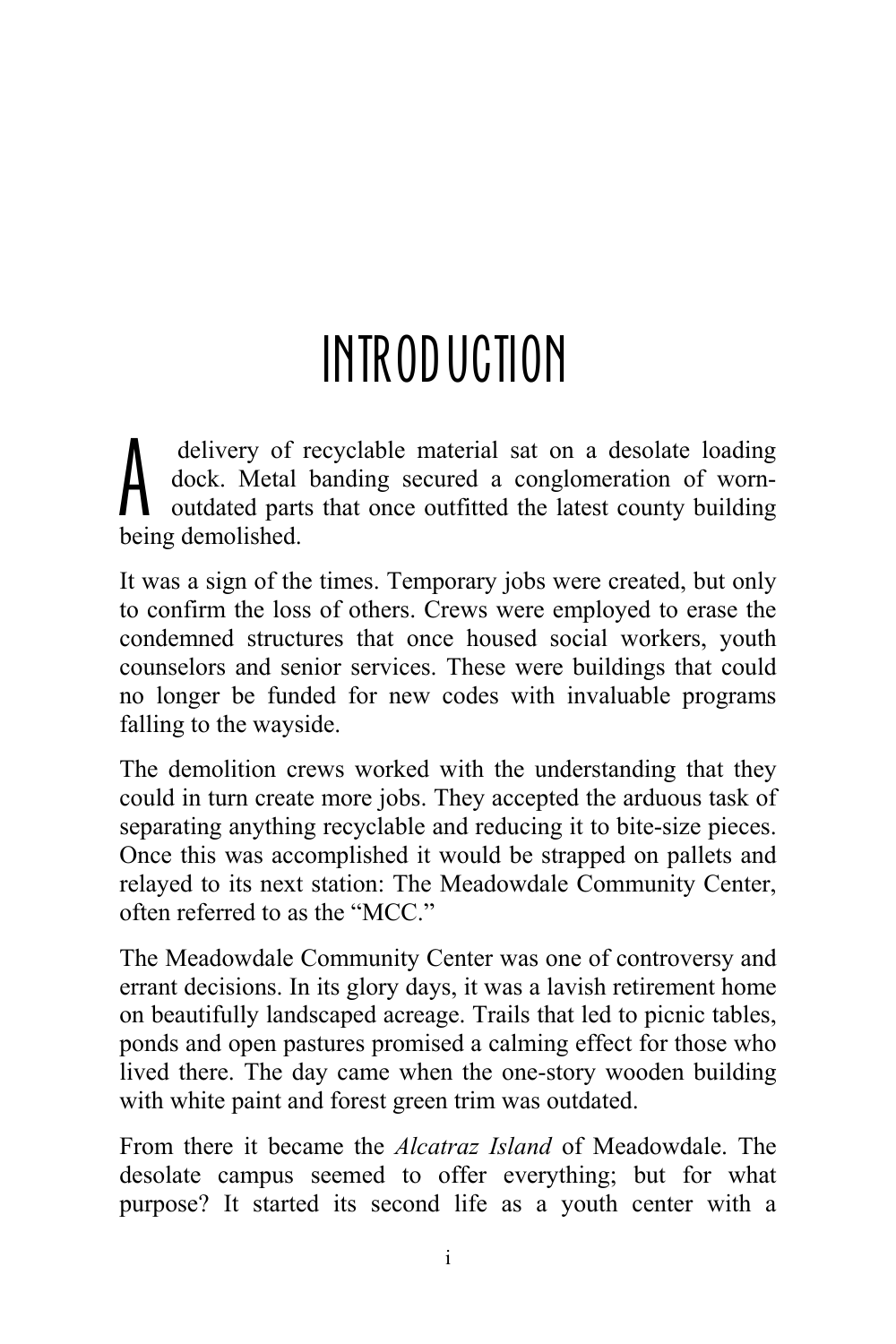gymnasium under construction. Abruptly, the project ran out of funding and was stopped with only the steel frame standing. The abandoned structure lay idle for two years until it became an overflow lot for the city's Water Department and heavy equipment. In time, it was boarded up again and subject to demolition.

A small group of local activists successfully lobbied to save the aging building and have it resurrected one last time. The landmark with the sagging back would finish out its career to serve the local handicapped and mentally challenged. An ingenious pairing that would house the city's abandoned complex with their shuffled disadvantaged.

This was where Chase Mansfield and his friends would rummage through the rusted nails, twisted metal and bent pipes; allocating them into their prospective recycle barrels. With supervision, they had free range to use anything they saw fit for artwork. This project gave the illusion that these spirited souls were playing an *important* role for the township. To many, this suggested that Chase and his friends were at best a *third wheel* for the taxpayers.

Nothing could be further from the truth.

These humble beings were blessed by their simplicity and never lost sight about caring for others. Their so-called 'limitations' never served as a barrier when they united for a cause. The unwanted material placed before them seemed to represent their lives. They *knew* there was an important use for it and with their love, courage and creative minds would find it. Their efforts would make it just as good as before, if not better.

The result?

A product that would start a trend in the town of Meadowdale. One that created pride and *did* things for others...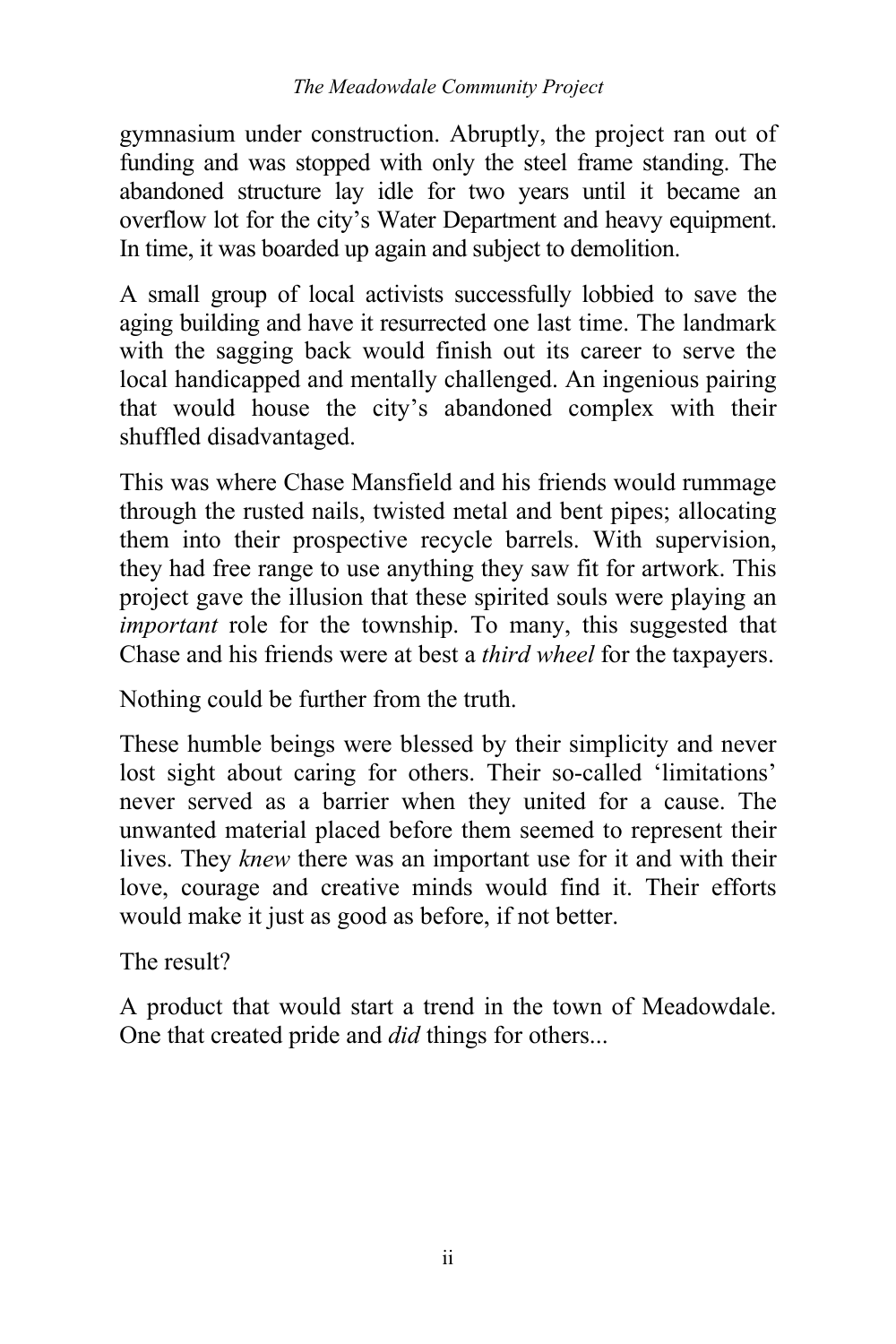### CHAPTER I

hase Mansfield's breath vaporized in the morning chill. The fall weather forced the fifteen-year-old with curly blonde hair to once again bundle-up. Wearing a zipped-up blue fall weather forced the fifteen-year-old with curly blonde hair to once again bundle-up. Wearing a zipped-up blue nylon ski jacket with a matching green/blue knitted beanie he gazed at the path before him. Intense crystal blue eyes peered down the trail, spotting a familiar wooden structure. A smile of anticipation arose from the mentally disadvantaged teen as he continued his trek. Chase walked to the clearing that exposed the backside of 'portable # 3' on the campus of the MCC.

Eagerly, the lean boy who stood six-foot even approached the abandoned classroom, just shy of its outdoor electric meter.

The glass bubble that was almost six inches in diameter was conveniently eye-level for Chase to marvel at. The transparent shield enclosed a series of five penny-size one-handed 'clocks' that rotated opposite of the one next to it. There were lengthy numbers that included letters from the alphabet that were perfectly centered throughout the metal face that held the meters. Directly in the middle of this electronic gismo was a disk that lay flat with a small portion of it exposed. It slowly spun like a CD disc, showing that someone or something was still being accommodated. The conscientious boy gleamed with excitement realizing that everything checked out.

Chase Mansfield was following his daily routine whenever he attended the community center. It was now time to address his first chore of the day. Reaching into his right coat pocket, he grabbed a peanut that was still in its shell. Looking at the metal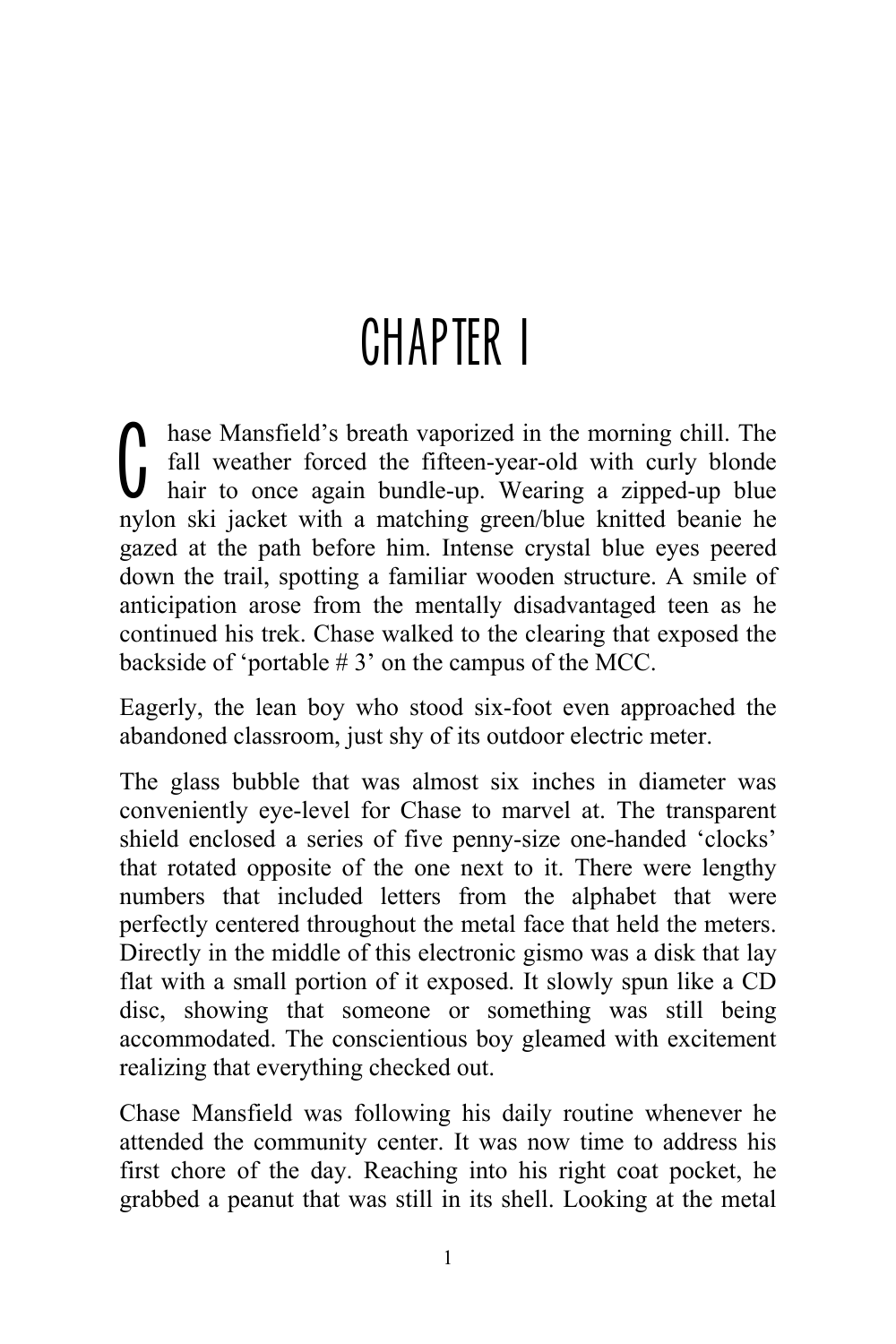pole that ran through the utility box, he followed it to the ground. Leaning next to it was a plastic light blue bowl filled with water. Inches away was a small hole burrowed in the dirt that channeled under the obsolete building.

This hole was where a special friend lived. One that he thought about every day and fed whenever possible. It was the home of a maimed squirrel he named, *Humphrey.*

Chase pinched the peanut with his thumb and index finger while cautiously leaning over the hole. Meticulously, he positioned the nut and dropped it into the sloped opening and watched it roll downward out of sight.

Next he quietly stood up and took several steps backwards. The caretaker grabbed another nut and with a gentle underhand toss, had it land two feet away from the water bowl. Chase continued to walk backwards and grabbed a few more nuts out of his pocket, placing them into his left hand. Finally he stopped an acceptable thirty feet away from the power meter and waited.

Within a minute, a lovable squirrel with distinction made its presence known. It had an unmistakable chopped tail that resembled a wire brush that one would use to clean a pipe. It also had a clearly visible tattered left ear, confirming identification. It was definitely Humphrey as it/*he* stood up with its/*his* small arms dangling.

Chase smiled in relief. He loved Humphrey and personally appointed himself to take care of *him.* The youth maintained the distance needed for his pet to comfortably gather the food.

The rodent's nose started to twitch, utilizing senses to survey the environment. The parameter would soon be inspected at a more indepth level. With eyes wide-open, its head began to swivel in an on/off manner like a robot. Specific angles were addressed that encompassed the native. With caution, the deformed animal lowered itself and scurried towards the awaiting treat that lay before it. There was no time to waste as the wild pet crouched in front of the peanut and using both paws, placed it into its mouth. Instantaneously it turned around and scampered back into its hole.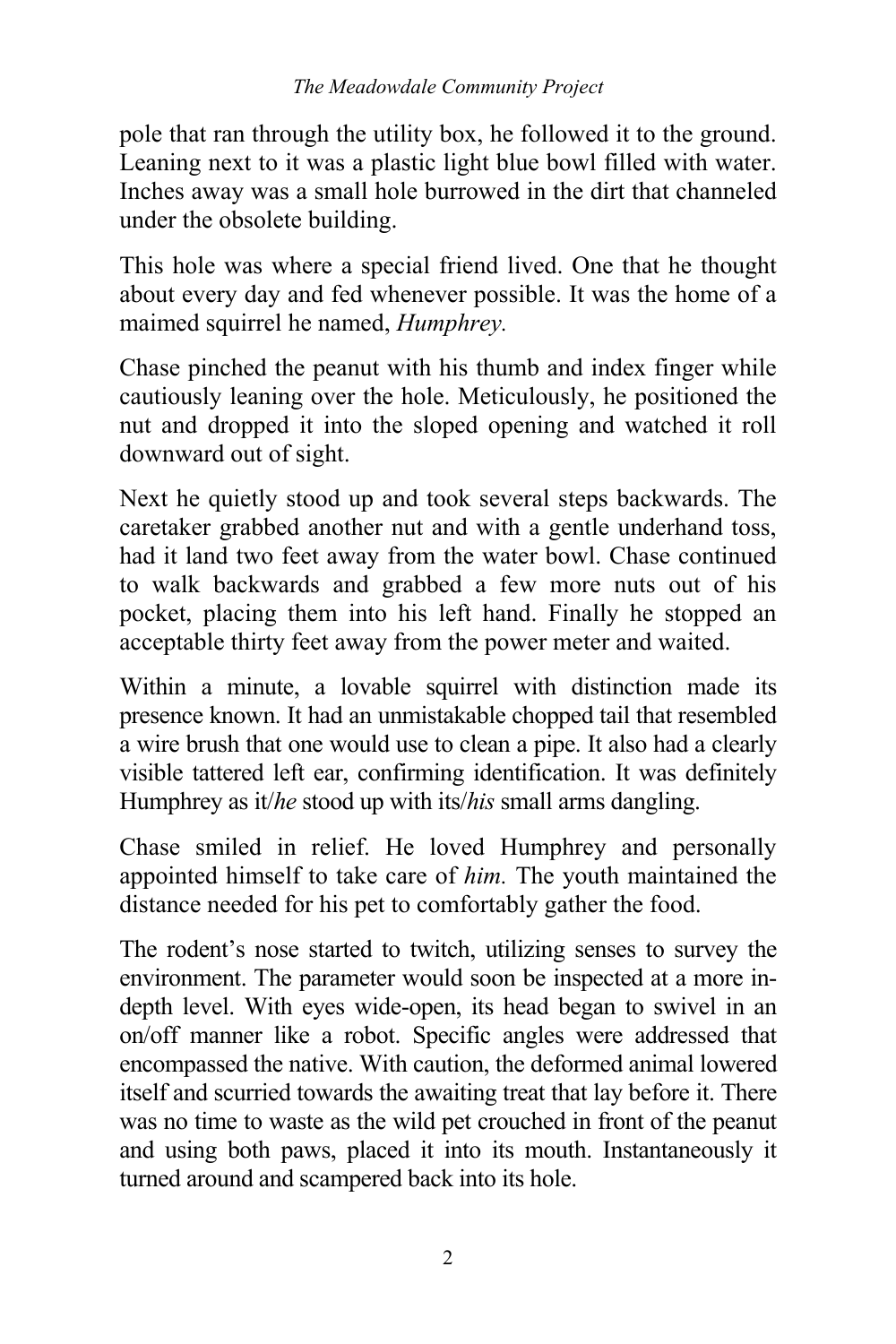#### Matt Shea

One-by-one, Chase began throwing peanuts towards the water bowl until his supply was empty. Soon the squirrel was back gathering the nuts and returning home with the bounty. Chase savored the moment envisioning his friend partaking on an Easter egg hunt. The imagery generated a warm feeling inside knowing that he once again took care of him. There was also a special connection he felt with Humphrey: It was as if each could relate to the other, knowing they had much in common.

———————

The doors for the MCC were open with a full day of activities waiting for Chase and his many friends. Chase wanted to be sure not to miss out on any of the fun and waved "Bye-bye" to his furry friend. The enthused boy was having his day off to a good start and walked back to the trail that led him there. His mind was racing as he focused on the next chain of events to come. Weather usually decided on what projects the community center would do on a given day. The youth looked up to see what tell-tale signs the sky would give. Clear skies indicated better odds that they would be outside. This often meant combing the community and picking up garbage for recycle. Such ventures always promised interaction with grateful neighbors and a picnic where they saw fit.

Cold temperatures suggested that art class would fill their time and be guaranteed if it rained or snowed. Either way, Chase enjoyed every minute he spent at the community center. The boy noticed gray clouds above him. His face contorted in wonderment as he thought about the many possibilities that could make up his day. He exited the short path that linked to the parking lot. There before him stood a faded white building with forest green trim. It was accompanied by a matching knee-high sign that read: Meadowdale Community Center.

This was Chase Mansfield's *home away from home.* A dilapidated structure that lost its battle against the elements years ago. A place that was once frequented by the upper crust and the 'talk of the town.'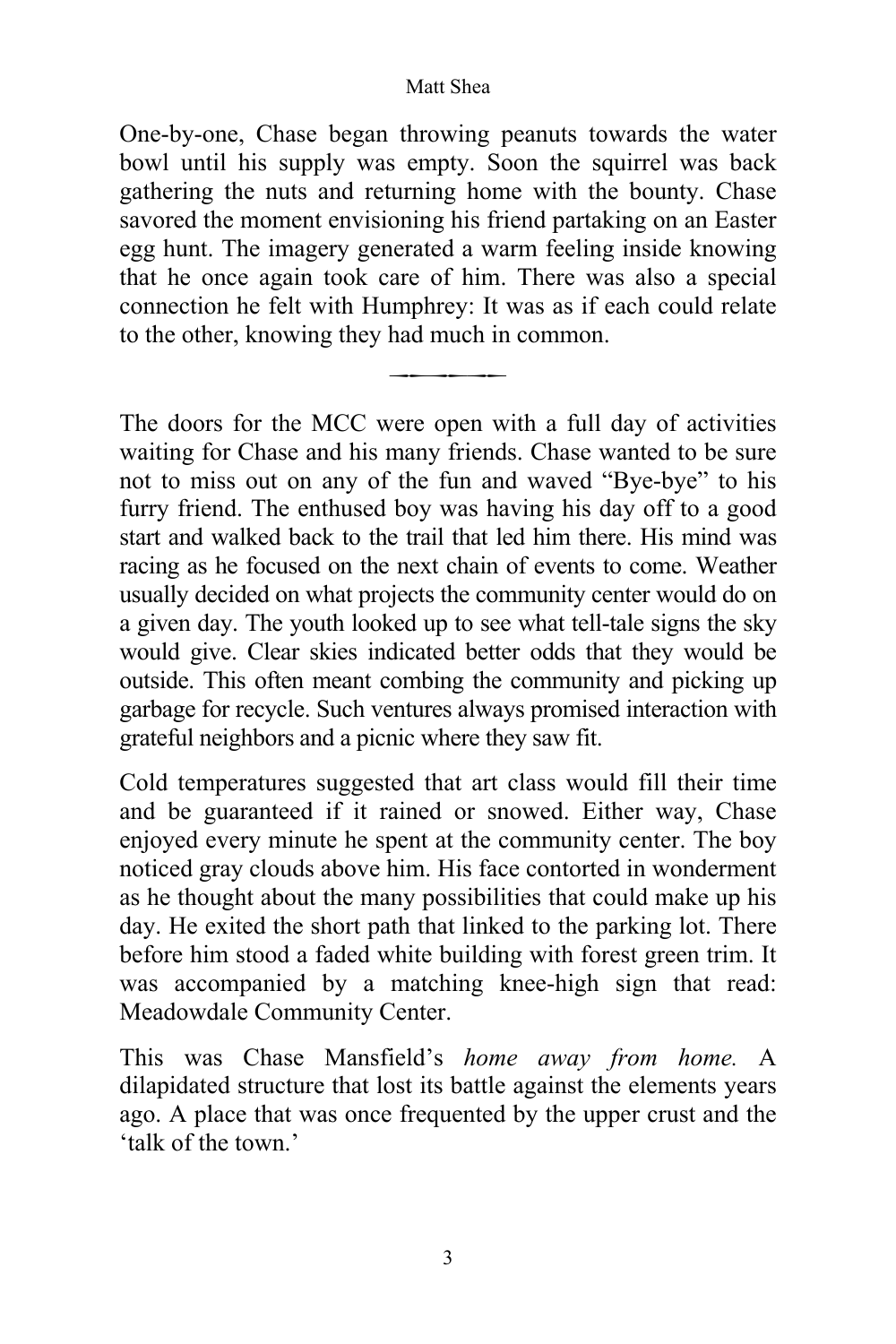If one took a deep breath and stood back, the aura of desperate souls would make their presence known. Decaying walls and fences were mended by emotional strokes of donated paint. They were adorned by multicolored names, personalized art and hand prints that resurrected the building's pride for a final time. A deteriorating ceremonial process that kept pace with its dysfunctional tenants.

To most it was a burial ground for lost causes. A forgotten place hidden by overgrown trees and bushes.

———————

A familiar voice called out from the distance getting Chase's attention. "Well, aren't you even going to say, "Hi" to us?" Chase immediately looked at the front doors of the complex and saw the spirited team of Renée Klause and her Golden Retriever, Dolly. They paused to acknowledge him before entering the building.

Renée Klause was a middle-aged volunteer that always had a smile on her face. She was short in stature and had lively red flowing hair with dynamic green eyes. The woman and her faithful companion, Dolly were classic examples when it came to 'making a difference.' She was handicapped and on social security, but lived to *give back.*

Her outlets ranged from her church, woman's ministry, woman's choir; to helping at the local soup kitchen, clothing drive and whatever she could be at the community center. Dolly always accompanied her and even assisted when possible. It was common to see the dog wearing a saddle bag full of treats and other supplies to help Renée with her many causes. Chase loved being close to Renée because she always gave encouragement and made him feel *good* about himself.

The teen raised his right arm and waved at the duo. He laughed for joy knowing that it was now guaranteed to be a great day at the community center! Renée waved back as Dolly barked, wagging her tail frantically. "We'll see you inside, Chase," said Renée

"Okay," responded Chase.

Renée and Dolly entered the center with Chase moments behind.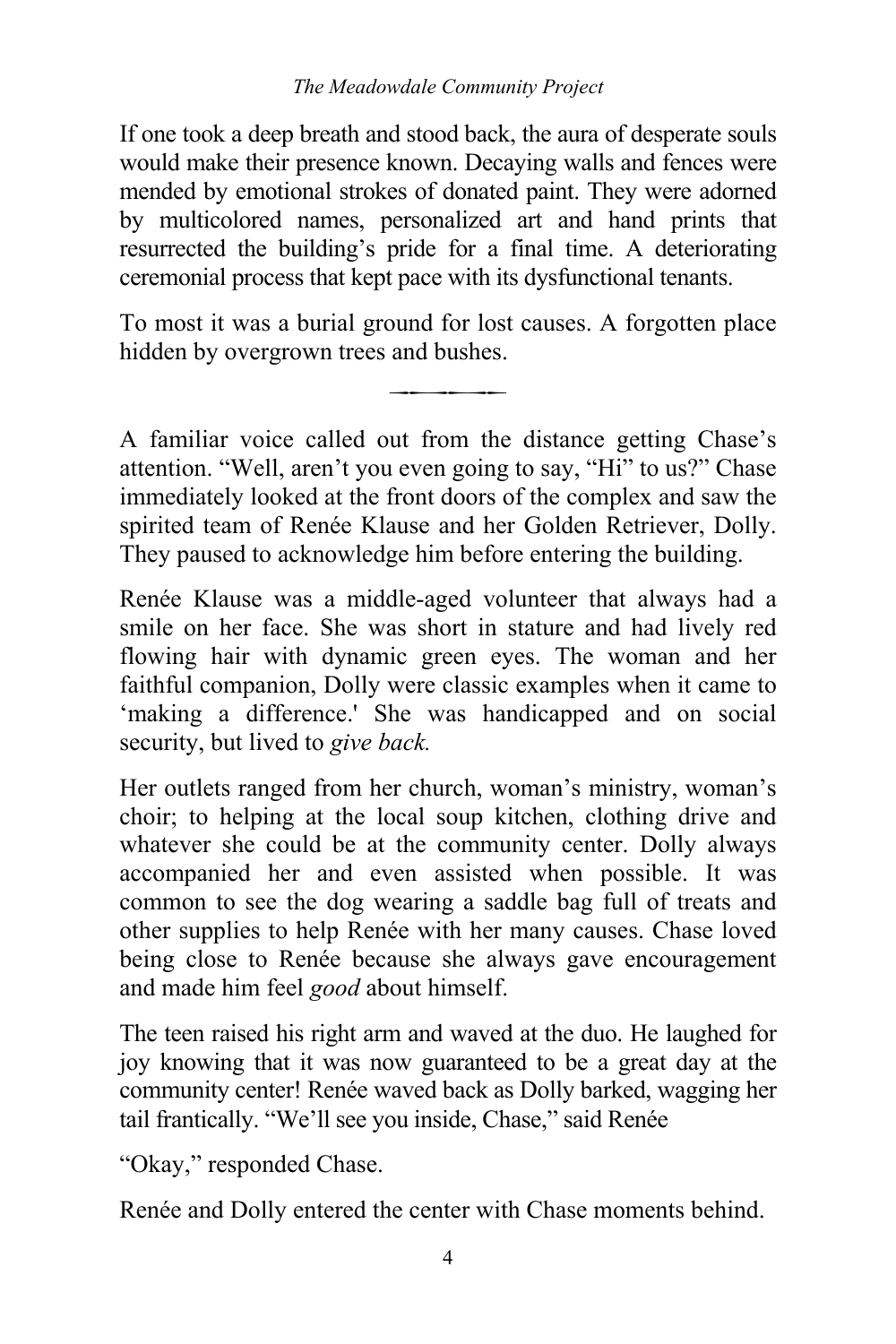# CHAPTER II

hase Mansfield opened the main door to the Meadowdale Community Center. Upon entering, he was surrounded by multicolored walls and artwork he and his classmates hase Mansfield opened the main door to the Meadowdale<br>Community Center. Upon entering, he was surrounded by<br>multicolored walls and artwork he and his classmates<br>created. The surroundings expressed how *his* culture felt by communicating through their choice of colors and illustrations. Chase and his friends were always proud whenever anyone came to visit.

Suspense was starting to mount as he walked down the hallway of the non-stop kaleidoscope. The boy was seconds away from entering the homeroom for the Special Needs Division. Here, Chase would see who he would be spending his day with and what events lay ahead.

There was a bit of swagger to Chase Mansfield's walk as he neared the homeroom. He was that 'popular guy' on campus.

His initial step into the room caused an avalanche of greetings. The role model was taken by the reception and gazed side-to-side taking inventory of his friends. As always, everyone sat in a large circle with wheelchairs, walkers, an occasional dog and smiles gracing the room.

Lois Sexton was there; a *cool* friend that was approaching her eighties and 'fit as a fiddle.' Chase knew that Lois never attended the community center without bringing a batch of her famous chocolate chip cookies. He looked to the far corner of the room where a card table traditionally stood with tantalizing refreshments. The cookies were there along with other treats.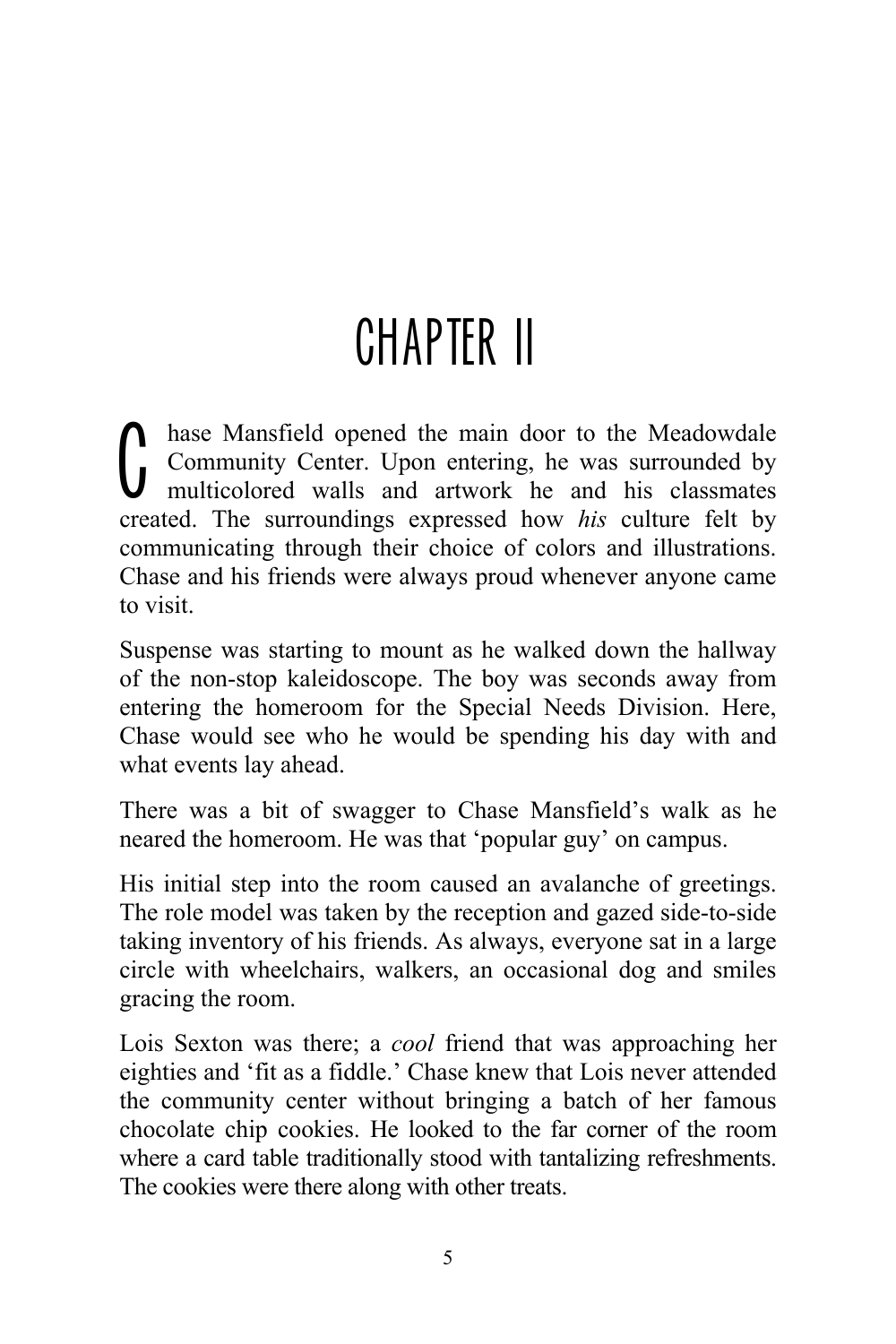The unmistakable cupcakes from Ella Ray's kitchen covered an entire plate. They ranged from chocolate frosting to vanilla and had a tiny American flag on top of each. Chase didn't have to look far to see Ella nodding back at him. With gusto, she extended her hand and gave her patented 'peace sign.' The late-model *hippy chick* from another generation always made things fun.

There was more on the table. Renée's home-made carrot cake, pictures of orange juice, grape juice, paper plates, cups, plastic utensils and napkins awaited.

Chase continued to survey his surroundings. His friend Justin Rodriguez sat in his motorized wheelchair next to his mother, Maria. The thirteen-year-old boy from South America was stricken with MS. His condition, however, never prevented him from being active and happy. Justin always had a smile for Chase and often did things with him off campus. His mother, Maria was a very charitable person who constantly gave her free time to the community.

Nineteen-year-old Allen Smith was making his usual faces as a way to make Chase laugh. When their eyes met, Chase busted out laughing. Allen was an easy-going guy that knew how to create fun wherever he went. He was a graduate from Meadowdale High School the year before and liked to help others. His dad, Steve sat next to him with competing facial expressions. Steve happened across The Meadowdale Community Center a few years earlier and grew attached to it. Together, the father and son team made frequent visits, helped where needed and made friends for life.

There were more present consisting of seniors, counselors, neighbors and others considered disadvantaged. Each made a friendly jest as he waved back.

At that moment, his eyes met with the person who drove him to the MCC that morning; his mother, Julia. Years ago they were abandoned by his father. This devastating blow would prove to have a silver lining. It made them stronger and fueled their propensity to stand up for justice. Julia was the most important person in Chase's life. For Julia, it was the other way around.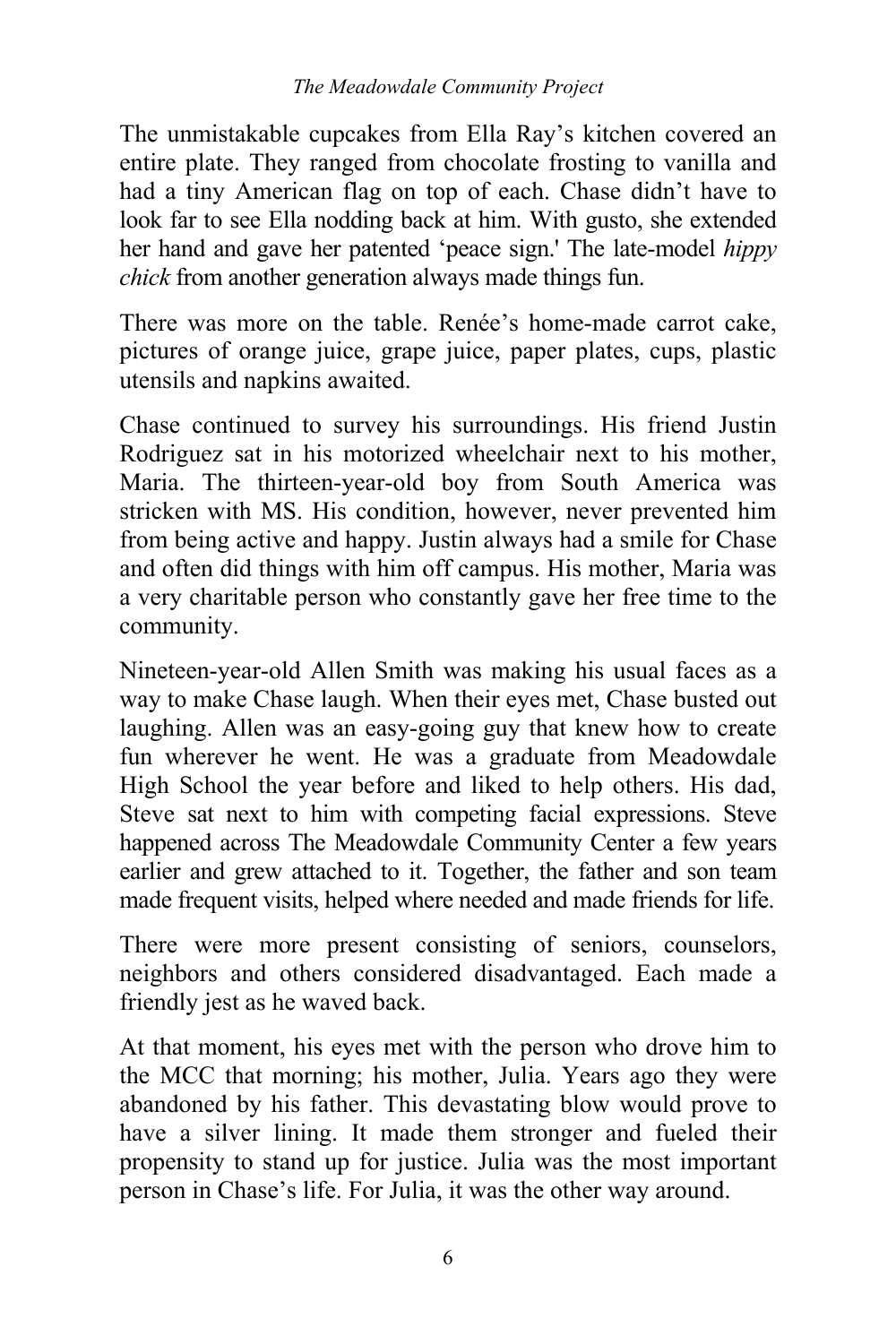### Matt Shea

The thirty-eight-year-old woman with shoulder-length brown hair stared at her son. Brown eyes glowed through wire-rimmed glasses, personifying her intellect. She was obviously mildmannered with a medium build and stature to match. Her spirit, however, could move a mountain! She was raising a boy with high standards, having accomplished the most important task:

He was proud of who he was.

Chase Mansfield was feeling at home, spotting a reserved seat next to his mom. The son hung his cap and jacket on a nearby coat rack and sat next to her.

"Well," addressed Renée Klause in a humorous tone. "We're happy to see that you could make it today, Chase." The room erupted with laughter joined by the barking of a happy Golden Retriever.

Chase laughingly rolled with the punch. "I'm glad to be here," he replied.

"Okay, Chase," she responded. Renée was this day's volunteer chairman (chairwoman) and would say the words everyone wanted to hear.

Continuing, she stood up with everyone knowing what she was about to say. "Do you know what?" she asked the room as suspense mounted. Her hands were now behind her back as she hobbled around the floor like an old man. With a gleam in her eye, she carefully looked suspiciously at everyone. All at once she jumped up with enthusiasm announcing, "It's social time!"

"Yea!" screamed out the entire room.

'Social time' was an early morning gathering designed to help everyone get better acquainted. It was the community's way to let newcomers feel welcomed. Pastries, beverages and smiles enticed introductions that blossomed into friendships. This was *their* idea of a cocktail party.

Julia grabbed Chase's hand and made a subtle motion. She communicated a message that only *he* would understand. The *old* Chase used to rush to the dessert table to be first in line. This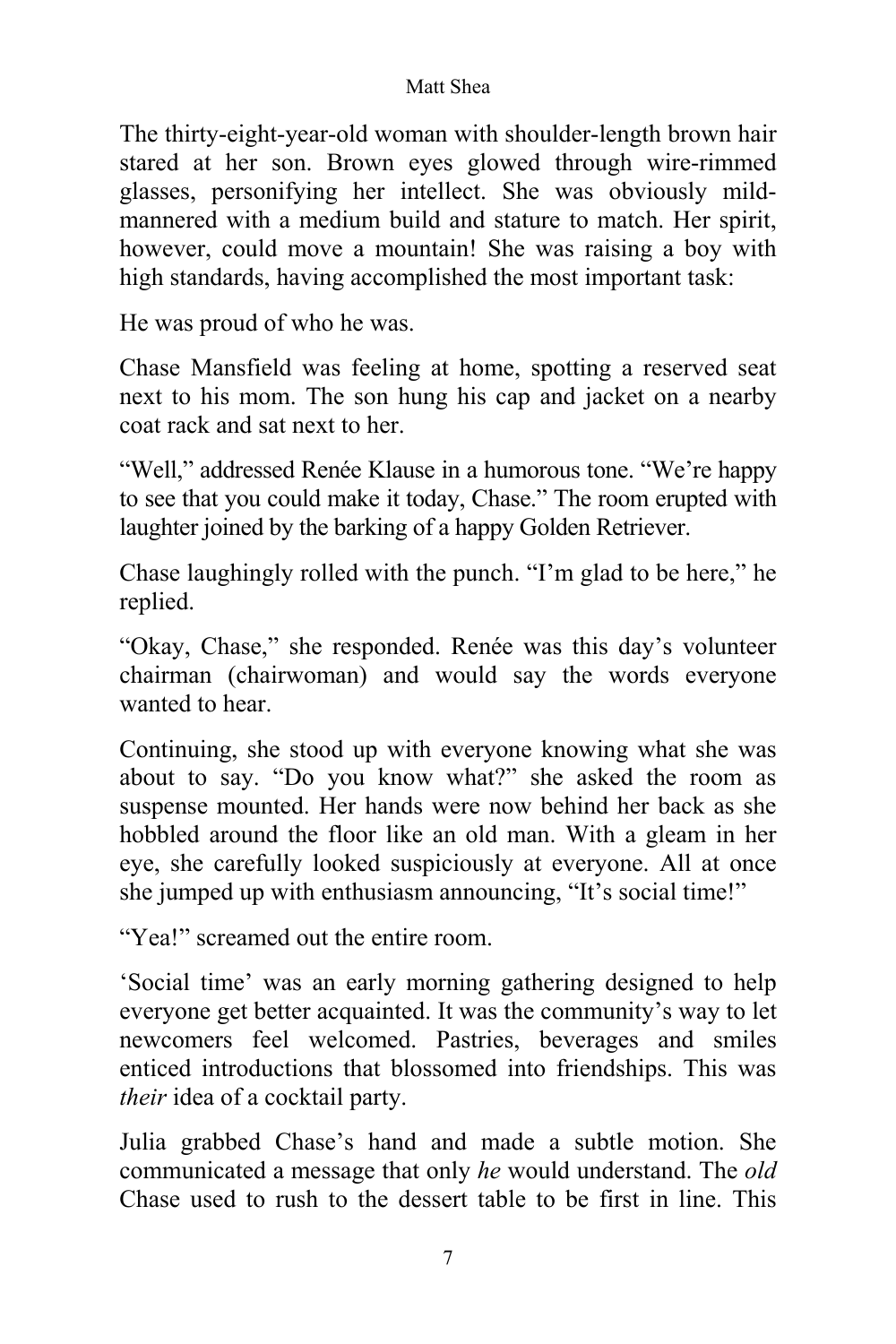assured him that he got what he wanted. A selfish act. His mother recently sat down with him and thoroughly explained to the boy about respecting others. Tears came from his eyes upon realizing that he was actually hurting his friends. The boy apologized to his mother and vowed never to place himself before others again.

Social time was just underway. As usual, Chase Mansfield was the first to get up, but only to walk away and allow everyone else to come first. Julia smiled at her hero as she clapped her hands in silence. The son felt good inside having his mother's approval and nodded his head with the understanding. Everyone else noticed the extra consideration Chase was giving and volleyed back.

Lois Sexton just happened to be sitting closest to the refreshment table and found herself first in line. She and the others couldn't help notice how considerate Chase was being and decided to reward him for it. Looking at the boy Lois said, "Chase, you are such a gentleman to all of us." The room all heard what she said and clapped their hands out of respect. Chase blushed as his mother raised both fists in victory. "In fact," said Lois. "I think that I will get your treats first and leave them right here on the table for you." The senior picked up a paper plate and carefully selected samples of each treat and placed the plate on the far corner of the table. Next she asked him what he'd like to drink.

"Grape juice," he replied. Lois poured grape juice into a paper cup and along with a napkin and plastic utensils, placed them by Chase's awaiting plate.

"There," said Lois. "See what you get for being so kind?"

"That's because he deserves it," commented Ella.

"He certainly does," agreed his mother. One-by-one the entire room expressed how Chase always cared about others. They were right.

Within fifteen minutes, everyone had their treats. From there, they sat in different seats joining conversations with those they wanted to get closer to. When it was all over Chase continued with his class. He began to pick up all of the garbage with Allen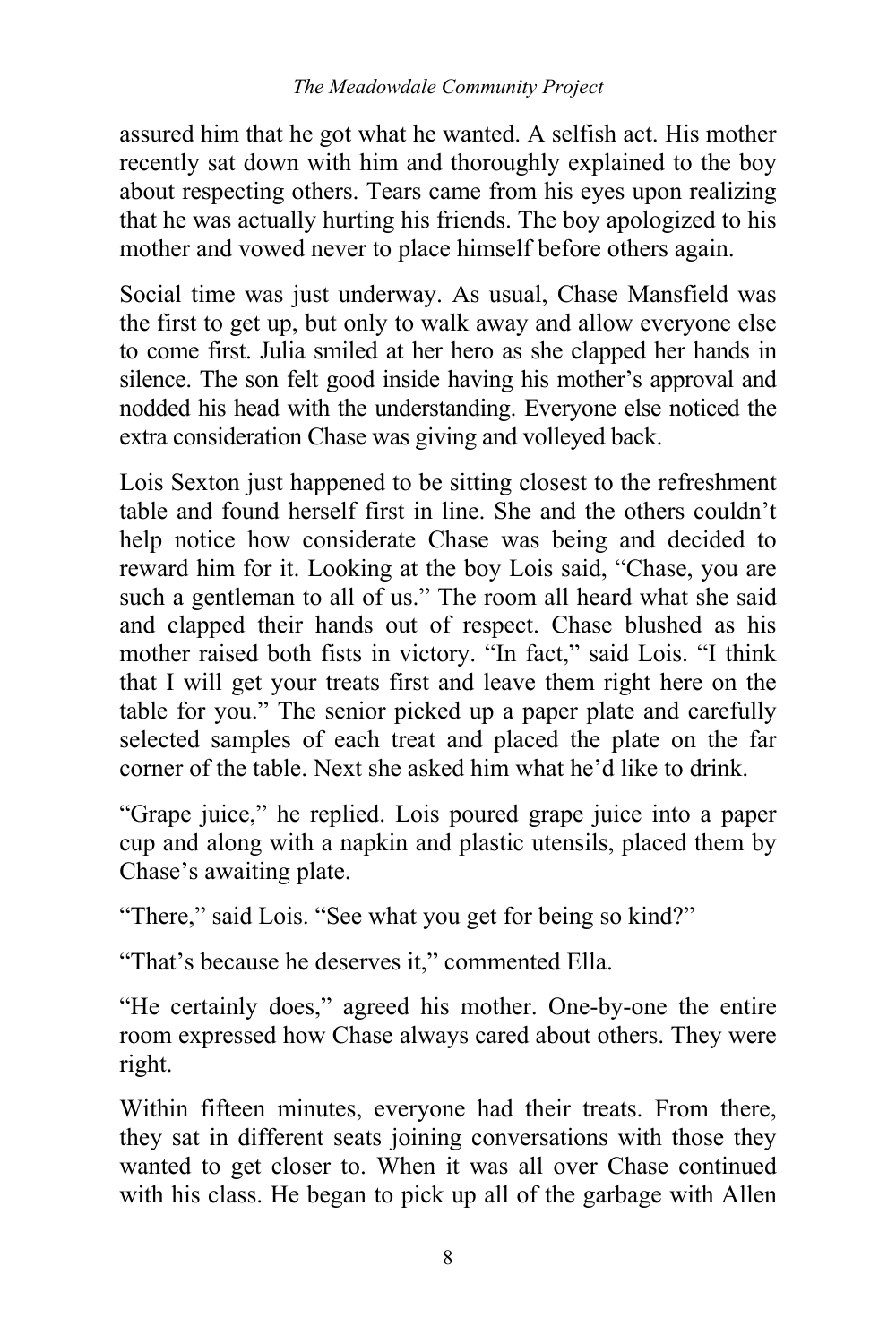### Matt Shea

jumping in. Last, he wiped down the food table and returned to his chair.

All were now seated with eyes on Renée "Thank you so-much, Allen and Chase," she said. "We appreciate the extras you do for all of us." The two nodded in acknowledgment. Changing her tone, the chairperson was about to address an issue that was of importance.

"I have something *very* important to discuss with you today," said Renée as she addressed the 'Special Ed' students. Giving consistent eye-contact to Chase and his disadvantaged classmates, she got more in-depth. "As you already know, the town of Meadowdale needs our help."

That was music to their ears as they sat up like military pilots at a briefing. Renée continued her professional presentation. She made them fully aware of the *important* role they played for the community.

Renée Klause explained to them that another shipment of valuable recyclable goods was delivered to the complex. It was now time to do their part of the relay with everyone rising to their feet. Renée and Dolly guided the crew out of the room, down the hallway and to the loading dock.

Once inside, Renée opened up a locker that held safety gear provided by the state. Bright orange vests with matching hard hats were handed out to all present. Next, safety glasses and earmuffs were issued. Even Dolly wore the standard hat, vest, glasses and earmuffs. The obedient canine was then tethered to a leash so that she could watch at a safe distance.

Everyone was now in compliance with the state's safety regulations. Allen knew what had to be done next. He began to pull on the galvanized chain that would raise a rolling metal door, exposing the loading dock. Allen started to pull on the chain as the barrier inched skyward. The others watched in anticipation as the mechanical wall rolled into a cylinder above the doorway. Once finished, he secured the chain on a sturdy hitch that held the